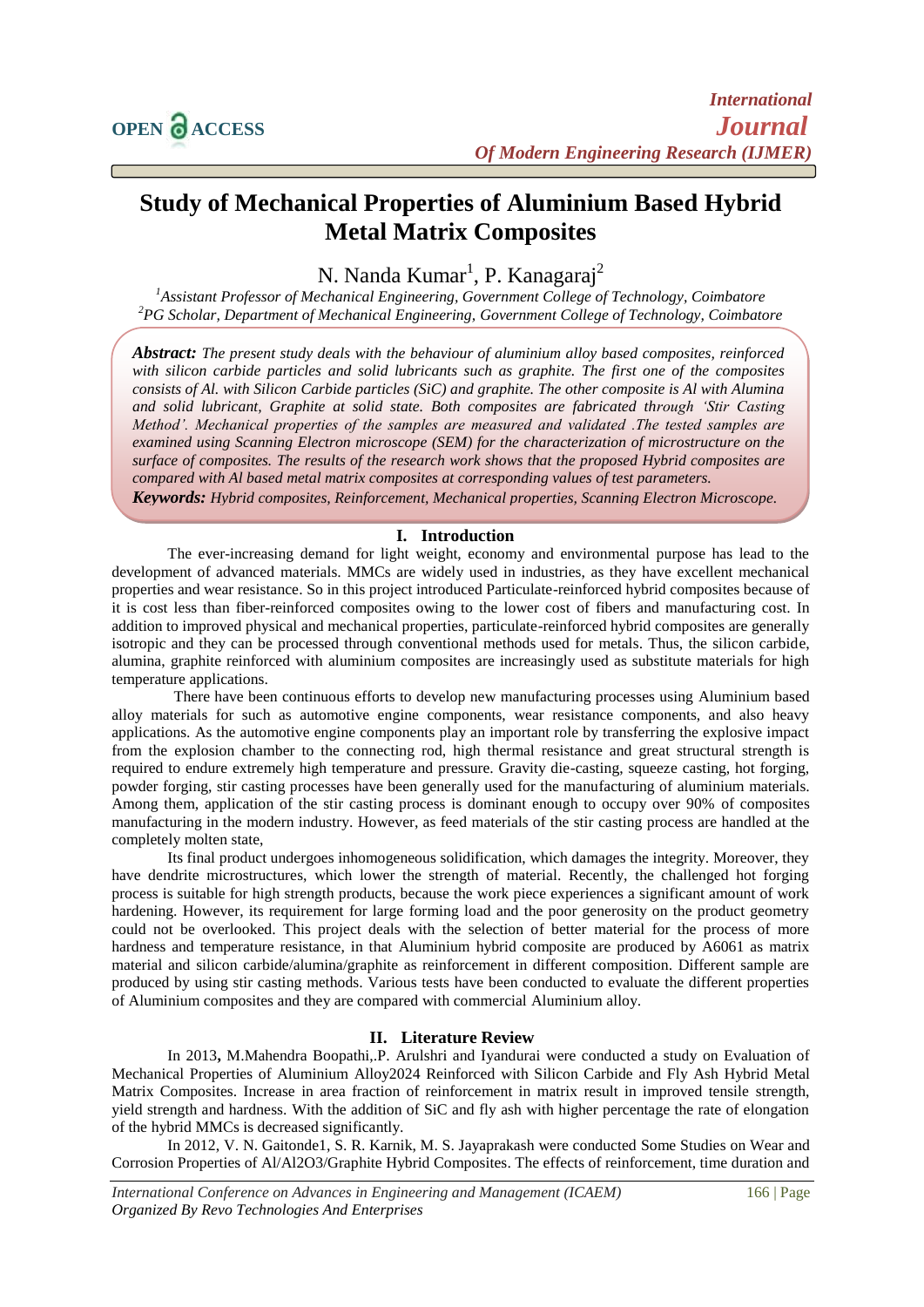particle size on prepared samples of composites have been studied on slurry erosive wear. The static and accelerated corrosion tests have been performed and the micro hardness of the developed composites was also investigated. The experimental results on Al5083-Al2O3-Gr hybrid composites revealed that the addition of reinforcement improves the hardness and reduces corrosion and wear rates.

In 2013, Sharanabasappa, R Patil1, B.S Motgi were conducted A Study on Mechanical Properties of Fly Ash and Alumina Reinforced Aluminium Alloy (LM25) Composites. The mechanical properties of fly ash and Alumina reinforced aluminum alloy (LM25) composites samples, processed by stir casting route were reported in this paper. It was found that the tensile strength & hardness of the aluminium alloy (Lm25) composites increases with the increase in %wt of Al2O3.

In 2012, Daljeet Singh, Harmanjit Singh, Som Kumar and Gurvishal Singh were conducted An Experimental investigation of Mechanical behavior of Aluminum by adding SiC and Alumina. This work was focused to study the change in behavior of aluminum by adding different percentage age amount of 'Sic' and 'Al2O3' composite and it is concluded that as the weight percentage of reinforcement goes on increasing the mechanical properties such as hardness, yield strength, ultimate strength also increases. But at the same time elongation decreases and the behavior of material changes from ductile to brittle.

In 2011, H.C. Anilkumar ,H.S. Hebbar and K.S. Ravishankar were conducted the mechanical properties of fly ash reinforced Aluminium Alloy (Al6061) Composites and found that the tensile strength, compressive strength and hardness of the aluminium alloy (Al 6061) composites decreased with the increase in particle size of reinforced fly ash. Increase in the weight fractions of the fly ash particles increases the ultimate tensile strength, compressive strength, hardness and decreases the ductility of the composite.

In 2014, Dinesh Kumar, Jasmeet Singh were done a Comparative Investigation of Mechanical Properties of Aluminium Based Hybrid Metal Matrix Composites.The result indicated that the there is an increase in the value of tensile strength, ultimate tensile strength, hardness value and flexural strength of newly developed composite having SiC and B4C particulates in comparison to the SiC, graphite reinforced composite. In 2010, G. B. Veeresh Kumar, C. S. P. Rao, N. Selvaraj, M. S. Bhagyashekar were conducted the Studies on Al6061-SiC and Al7075-Al2O3 Metal Matrix Composites and aimed to present the experimental results of the studies conducted regarding hardness, tensile strength and wear resistance properties of Al6061-SiC and Al7075-Al2O3 composites. The SiC and Al2O3 resulted in improving the hardness and density of their respective composites.

In 2011, M. Asif, K. Chandra, P.S. Misra were investigated about the development of Aluminium Based Hybrid Metal Matrix Composites for Heavy Duty Applications and investigated the dry sliding wear behavior of aluminium alloy based composites, reinforced with silicon carbide particles and solid lubricants such as graphite/antimony tri sulphide (Sb2S3). The results revealed that wear rate of hybrid composite are lower than that of binary composite. The wear rate decreased with the increasing load and increased with increasing speed

## **III. Methodology**

The first one of the composites consists of Al. with Silicon Carbide particles (SiC) and graphite. The other composite has Al with Alumina and solid lubricant, Graphite at solid state. Both composites are fabricated through 'Stir Casting Method'. Mechanical properties of the samples are measured by usual methods such as Hardness, Tensile and topography analysis. The tested samples are examined using Scanning Electron microscope (SEM) for the characterization of microstructure on the surface of composites.

# **IV. Hybrid Composites Compositions**

The Matrix material is Aluminium 6061.The reinforcements are, Graphite, Alumina (Al2O3) nd Silicon Carbide (SiC).The first composite consists of A l6061+ Silicon Carbide particles (SiCp) + graphite. [2 Set of combinations].The second composite consists of Al 6061 + Alumina + solid lubricant: Graphite at solid state. [2 Set of combinations]

|  | Table 1: Hybrid Composite Set 1 |
|--|---------------------------------|
|--|---------------------------------|

| Specimen | Al 6061 % | <b>SiC</b><br>$\frac{9}{6}$ | Gr% |
|----------|-----------|-----------------------------|-----|
|          | 70        | 24                          |     |
| R        | 75        | 17                          |     |

| Table 1: Hybrid Composite Set 1 | Table 2: Hybrid Composite Set 2 |
|---------------------------------|---------------------------------|
|                                 |                                 |

| Specimen | Al 6061 % | $Al_2O_3\%$ | Gr % |
|----------|-----------|-------------|------|
|          | 75        | 17          |      |
|          | 70        | 24          |      |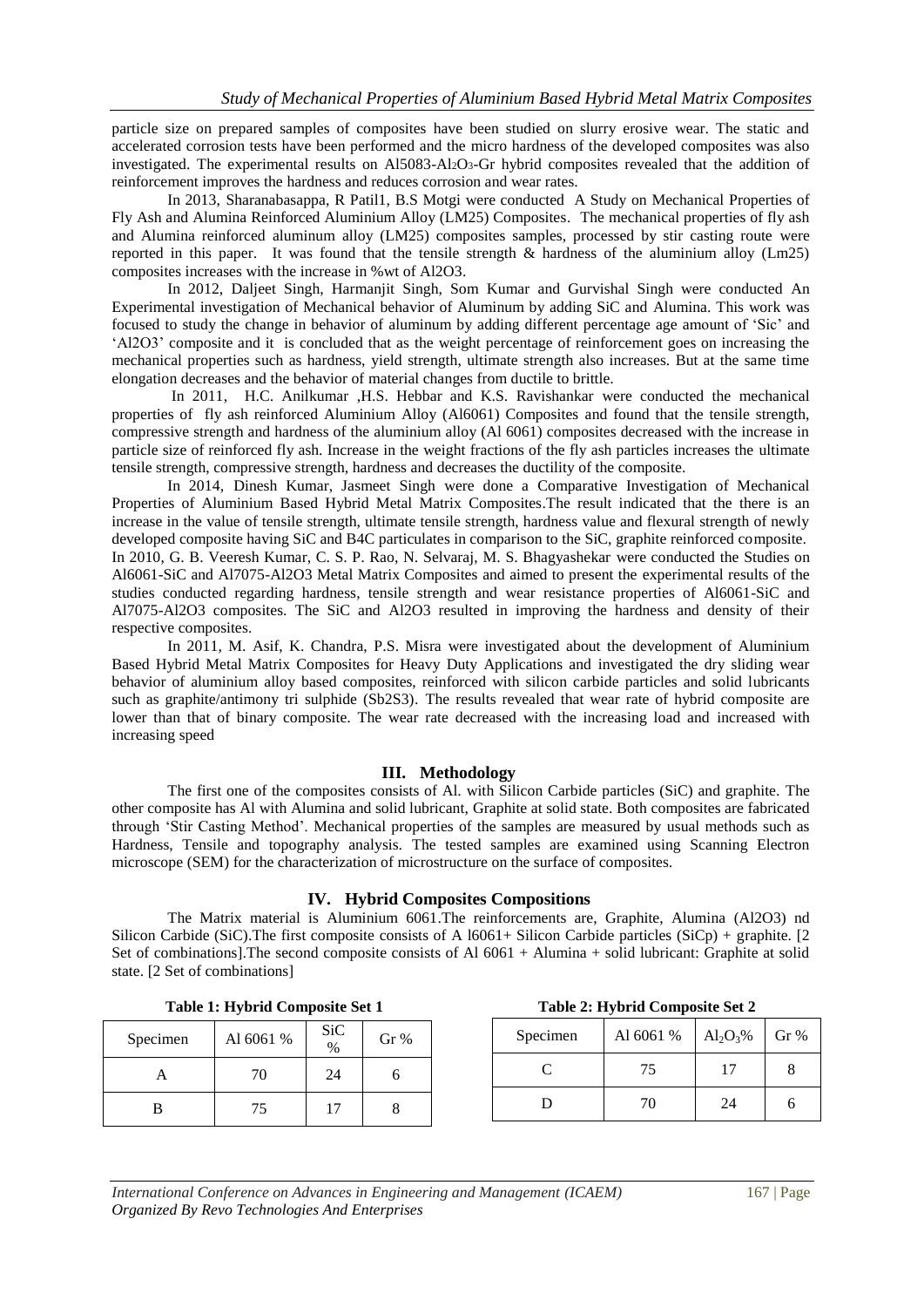

**V. Experimental Procedure for Stir Casting**

Fig 1.Stir Casting setup

The conventional experimental setup of stir casting essentially consists of an electric furnace and a mechanical stirrer. The electric furnace carries a crucible of capacity 2.5kg. The maximum operating temperature of the furnace is 1000ºC. The current rating of furnace is single phase 230V AC, 50Hz. The aluminium alloy (A6061) is made in the form of fine scraps using shaping machine. It amounts to about 2.25 kg. The metal scraps are poured into the furnace and heated to a temperature just above its liquidus temperature to make it in the form of semi liquid state (around 600ºC). The mixing of aluminium alloy is done manually for uniformity. Then the reinforcement powder that is preheated to a temperature of  $500^{\circ}$ C is added to semi liquid aluminium alloy in the furnace. Again reheating of the aluminum matrix composite is done until it reaches complete liquid state. Mean while argon gas is introduced into the furnace through a provision in it for few minutes. During this reheating process stirring is done by means of a mechanical stirrer which rotates at a speed of 150 rpm. The aluminium composite material reaches completely liquid state at the temperature of about 800°C as the melting point of aluminium is 700ºC. Thus the completely melted aluminium metal matrix composite is poured into the permanent moulds.

## **5.1. Scanning Electron Microscope**



Fig 2.Scanning Electron Microscope

A scanning electron microscope (SEM) is a type of [electron microscope](http://en.wikipedia.org/wiki/Electron_microscope) that produces images of a sample by scanning it with a focused beam of [electrons.](http://en.wikipedia.org/wiki/Electron) The electrons interact with electrons in the sample, producing various signals that can be detected and that contain information about the sample's surface [topography](http://en.wikipedia.org/wiki/Topography) and composition. The electron beam is generally scanned in a [raster scan](http://en.wikipedia.org/wiki/Raster_scan) pattern, and the beam's position is combined with the detected signal to produce an image. SEM can achieve resolution better than 1 nanometer. Specimens can be observed in high vacuum, low vacuum and in environmental SEM specimens can be observed in wet condition.

## **VI. Results and Discussions**

## **6.1 TENSILE TEST:**

Tensile tests were used to assess the mechanical behavior of the composites and matrix alloy. The composite and matrix alloy rods were machined to tensile specimens with a diameter of6mm and gauge length of 30 mm. Ultimate tensile strength (UTS), often shortened to tensile strength (TS) or ultimate strength, is the maximum stress that a material can withstand while being stretched or pulled before necking, which is when the specimen's cross-section starts to significantly contract.The experimental results obtained from tensile test has been tabulated below.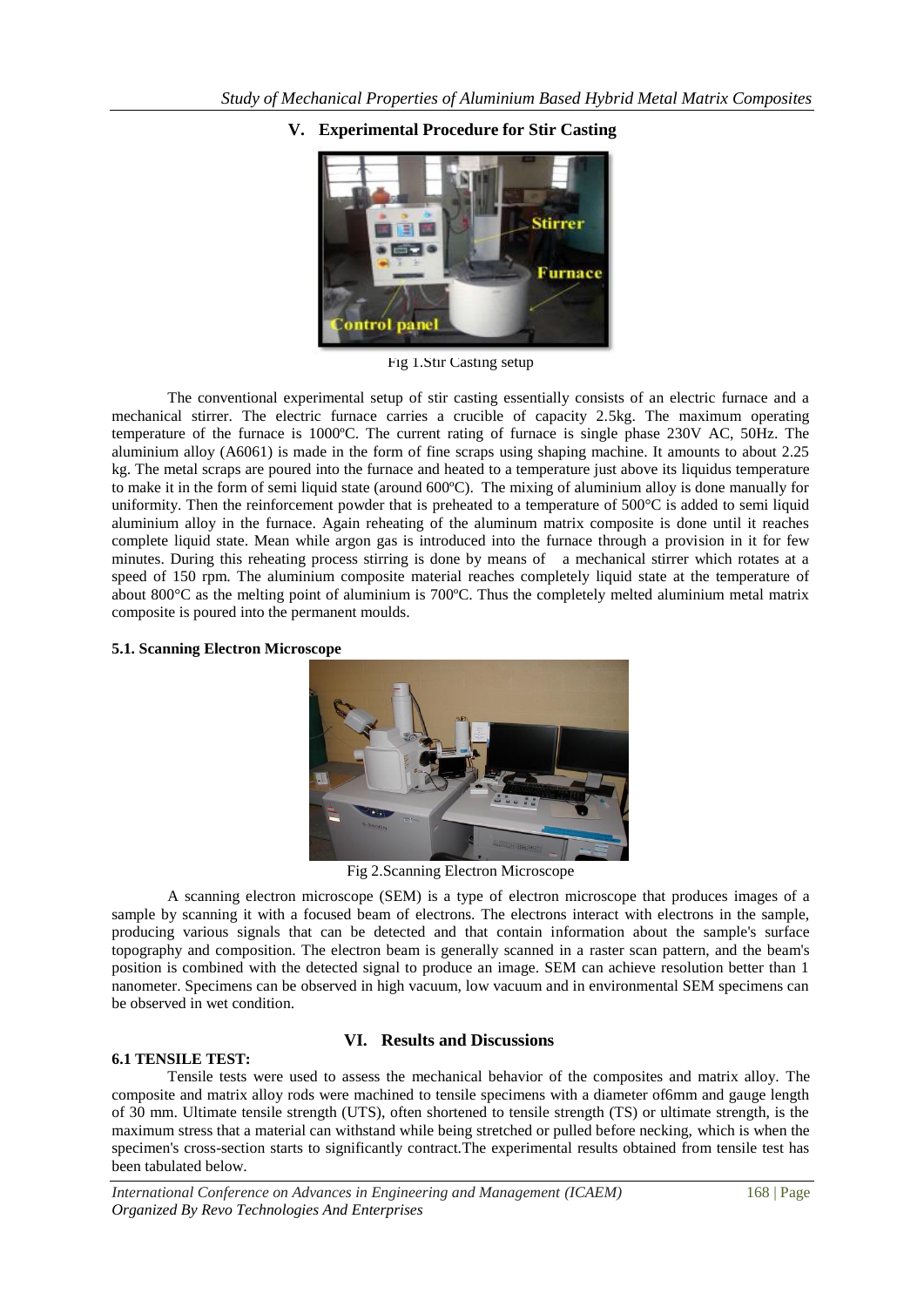| <b>Table 3: Tensile Test Results</b> |                                             |                                           |                                        |
|--------------------------------------|---------------------------------------------|-------------------------------------------|----------------------------------------|
|                                      | <b>Observed Value</b>                       |                                           |                                        |
| Sample<br><b>Identification</b>      | Tensile<br>Strength<br>(N/mm <sup>2</sup> ) | Yield<br>Strength<br>(N/mm <sup>2</sup> ) | Elongation<br>(% )                     |
| Specimen A                           | 245                                         | 212                                       | 26                                     |
| Specimen B                           | 214                                         | 159                                       | 33                                     |
| Specimen C                           | 265                                         | 242                                       | 25                                     |
| Specimen D                           | 202                                         | 150                                       | 33                                     |
| $245 -$<br>240                       |                                             |                                           | Al 6061<br>Silicon Carbide<br>Graphite |



Material (%)<br>Fig 3. Effect of material percentage on Tesile Strength

Fig.1 shows the ultimate tensile strength of the composite specimens and of the base alloy, along with standard deviations, plotted against the graphite content and SiC. It follows from the graphs that the specimens show an increase in UTS

The increase in strength can attributed to the addition of SiC which impart strength to the matrix alloy, there by enhanced resistance to tensile stresses. There is a reduction in the inter–spatial distance between particulates, which cause an increase in the dislocation pile–up as the particulate content is increased. This leads to restriction to plastic flow due to the random distribution of the particulate in the matrix, thereby providing enhanced strength to the composites. The tensile strength is a function of volume fraction of reinforcement. As volume fraction of reinforcement increases tensile strength of composite increases.



Fig 4.Effect of material percentage on Tesile Strength

It is clear that tensile strength of composites containing 17 wt% of Al2O3 particulates is higher when compared to as cast Al6061, while ductility of composite is lesser that unreinforced alloy Increase in strength is possibly due to the thermal mismatch between the metallic matrix and the reinforcement, which is a major mechanism for increasing the dislocation density of the matrix and therefore, increasing the composite strength. However, the 17 wt% of Al2O3 reinforced composite materials exhibited lower elongation than that of unreinforced specimens.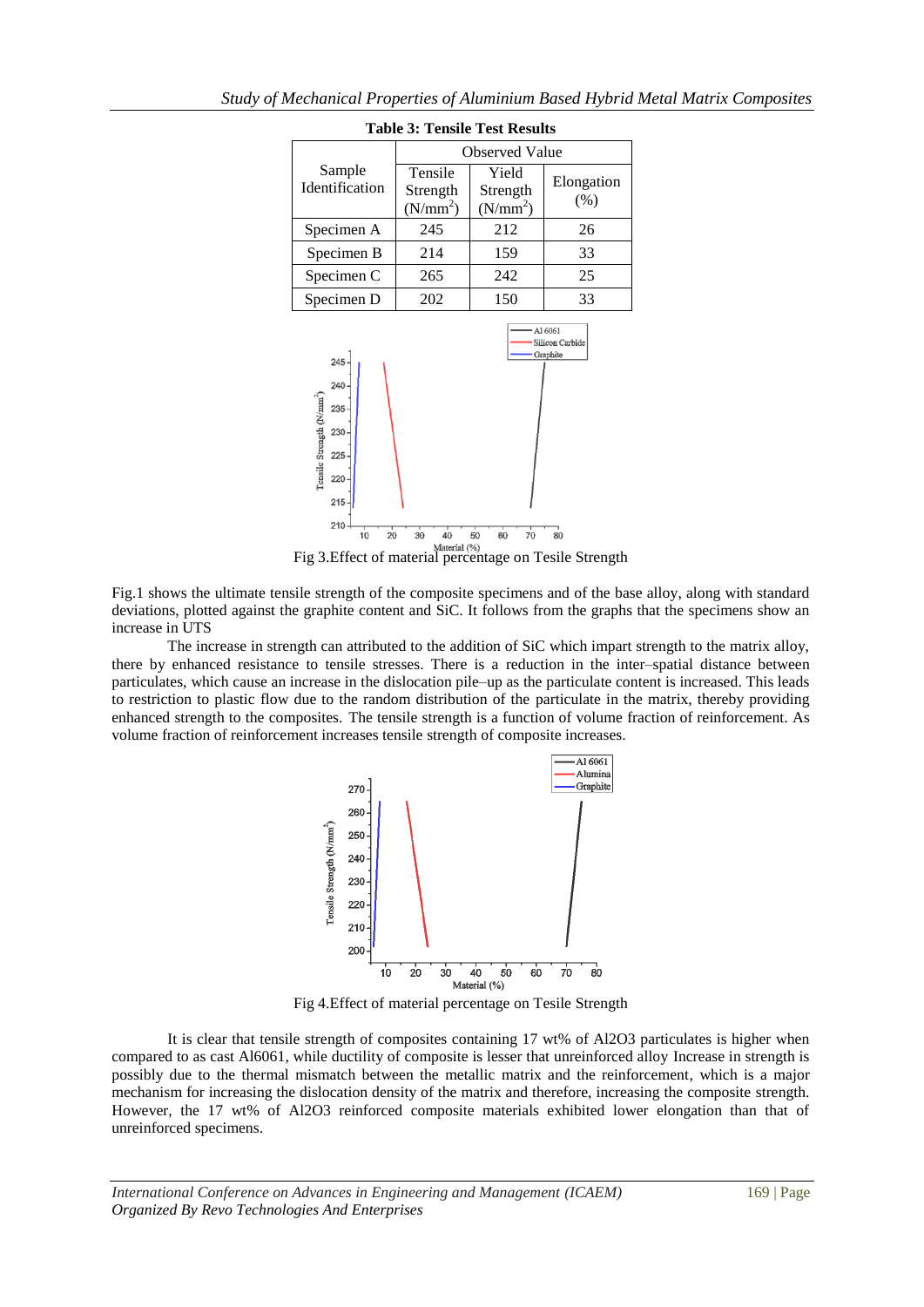#### **6.2 Hardness Test:**

The Micro-Vickers hardness values of the samples were measured on the polished samples using diamond cone indentor with a load of 100gms and 15 seconds as a holding time. Hardness value reported is the average value of 100 readings taken at different locations on the polished specimen. For tensile results, test was repeated three times to obtain a precise average value.

| Type of Test        | Specimen ID | Value (BHN)                |
|---------------------|-------------|----------------------------|
| <b>Brinell Test</b> | Specimen A  | 48.1                       |
|                     | Specimen B  | 66.0                       |
|                     | Specimen C  | 58.8                       |
|                     | Specimen D  | 80.7                       |
| cа                  |             | A1 6061<br>Silicon Carbide |

**Table 4: Hardness Test Results (Brinell)**



Fig 5.Effect of material percentage on Hardness

The increase in hardness of Al6061-SiC composite with increasing SiC content could be due to the fact that the reinforcement material is much harder than that of the matrix material for SiC and also could be due to better wettability of SiC by 6061 matrix which leads to good bonding between the matrix and reinforcement.



Fig 6.Effect of material percentage on Hardness

The hardness tests conducted on a Al6061 composite containing of Al2O3 and varying Graphite particles are prepared and the results are represented in Figure 6. A significant increase in hardness of the alloy matrix can be seen with addition of  $Al_2O_3$  particles. A hardness reading showed a higher value of hardness indicating that the existence particulates in the matrix have improved the overall hardness of the composites. This is true due to the fact that aluminum is a soft material and the reinforced particle especially ceramics material being hard, contributes positively to the hardness of the composites. The presence of stiffer and harder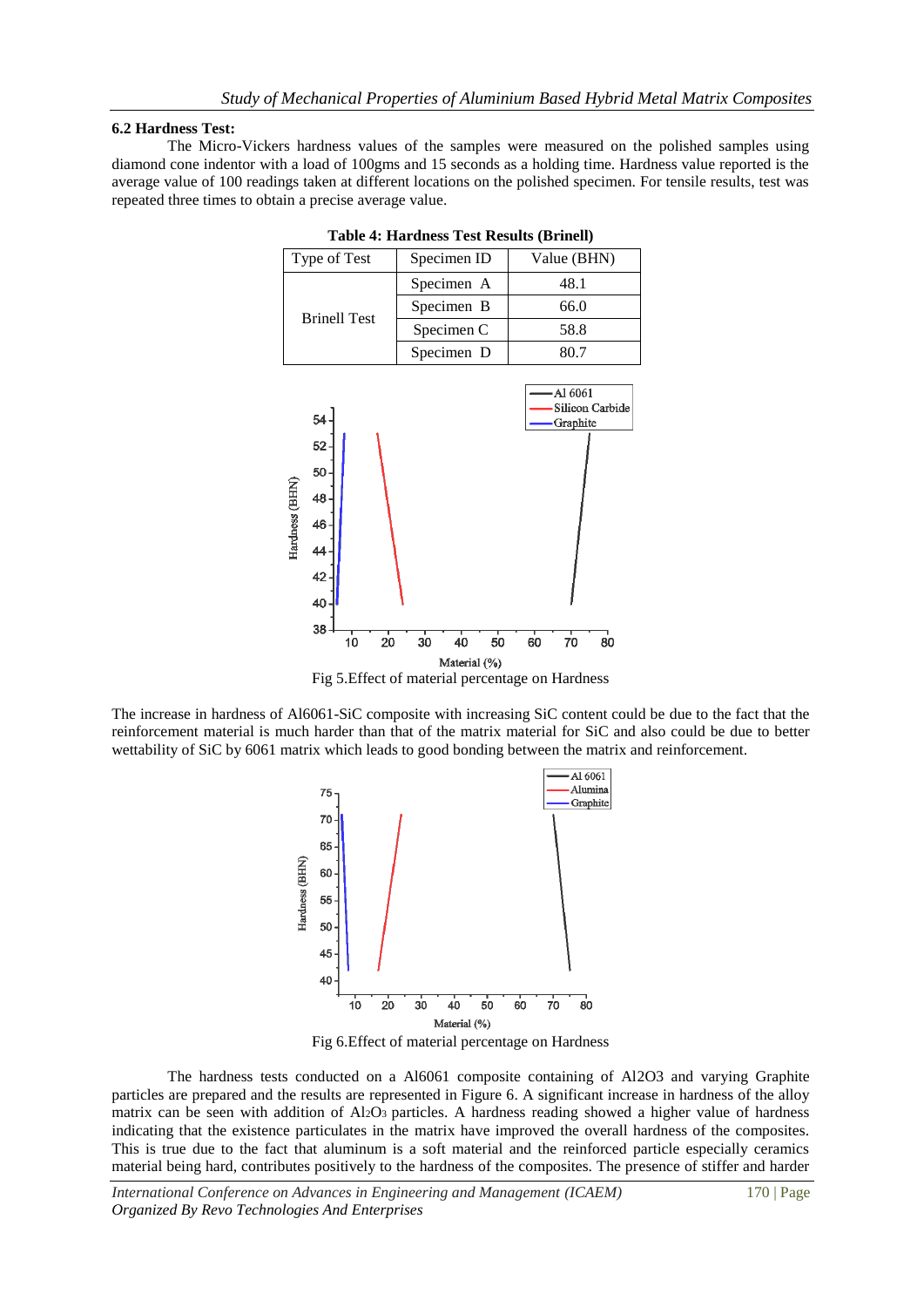Al2O3 reinforcement leads to the increase in constraint to plastic deformation of the matrix during the hardness test. Thus increase of hardness of composites could be attributed to the relatively high hardness of Al2O3 itself. Though adding Graphite makes material ductile but the hardness does not decrease below the base material.

## **6.3. Sem Test Results (Surface Structure):**



Fig 7.Specimen a Zoom-X250



Fig 8.Specimen B Zoom-X250



Fig 9.Specimen C Zoom-X250



Fig 10.Specimen D Zoom-X250

Figures 7-10 reveals the microphotographs of Al6061 reinforced with Graphite and SiC particulates. From figure it is clear that, the distribution of reinforcing particulates in both the composites is fairly uniform

## **VII. CONCLUSION**

Aluminium based hybrid metal matrix composites have been successfully fabricated by melt stir method by three step addition of reinforcement combined with preheating of particulates.Based on the experimental results,the following conclusions were drawn.From the study, it can be concluded that an increase in the percentage of graphite  $\&$  SiC reinforcements in aluminium alloy increases the ultimate tensile strength. Addition of 17wt% Al2O3 increases the tensile strength considerably with respect to base matrix Al6061.